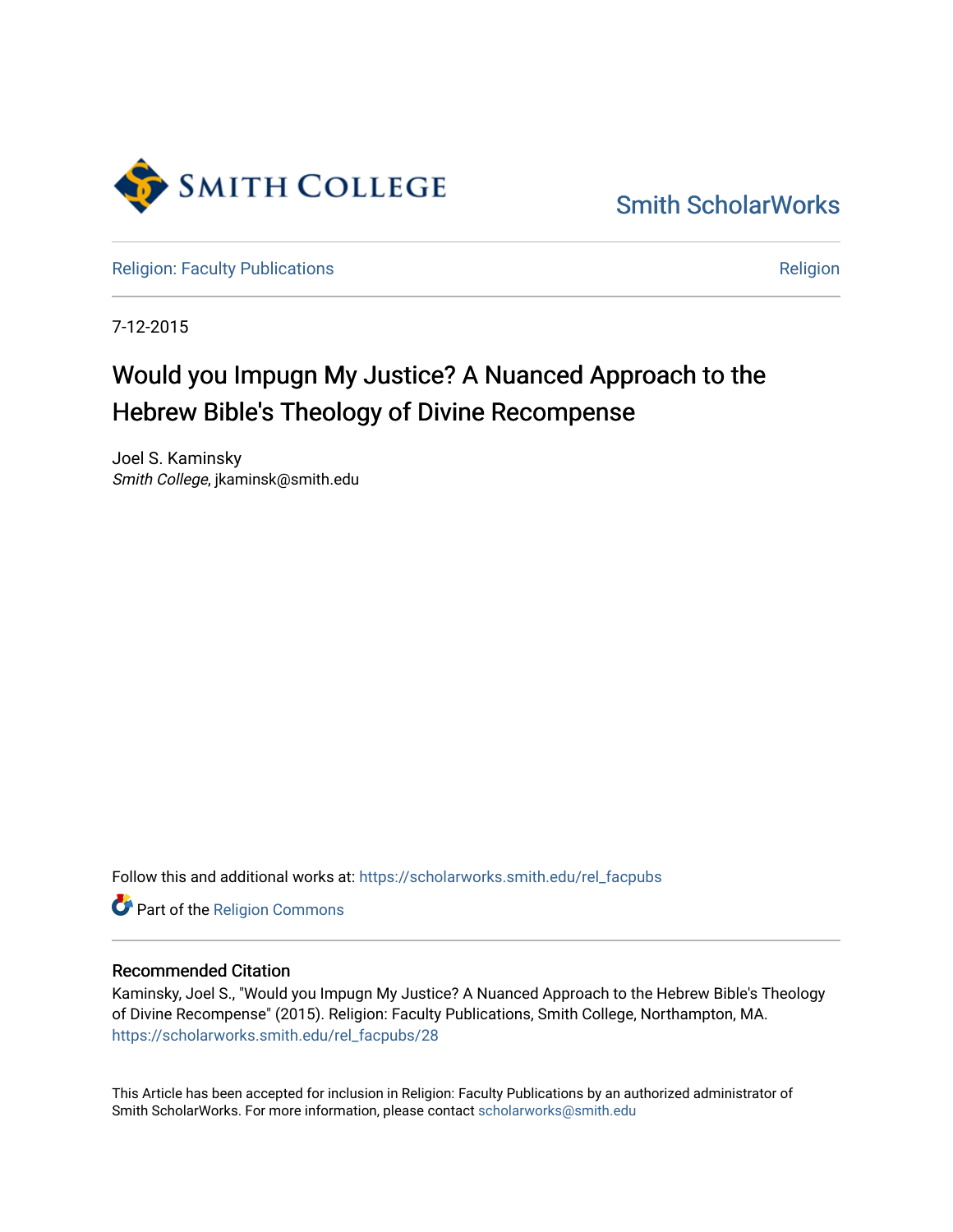

# **Would You Impugn My Justice? A Nuanced Approach to the Hebrew Bible's Theology of Divine Recompense**

Interpretation: A Journal of Bible and Theology 2015, Vol. 69(3) 299–310 © The Author(s) 2015 Reprints and permissions: sagepub.co.uk/journalsPermissions.nav DOI: 10.1177/0020964315578207 int.sagepub.com



**Joel S. Kaminsky**

Smith College, Northampton, MA

#### **Abstract**

Recent scholarship has tended to see the book of Job as sweeping away an earlier, mechanistic theology of divine recompense. This essay argues that the widespread biblical notion that God rewards the righteous and punishes the wicked is more complex than generally recognized and that recovering its nuances not only helps one better understand the theological outlook of books like Deuteronomy, Proverbs, and Psalms, but also helps one better grasp the debates within Job. The essay is framed by some reflections on why our contemporary culture regularly misreads the Bible's language of divine retribution in spite of the fact that many contemporary readers affirm analogous ideas of reward and punishment.

#### **Key words**

Divine recompense, Divine justice, Theology of retribution, Job, Psalms, Deuteronomy, Reward and punishment, Religious language

### **Introduction**

A number of years ago I attended a Passover Seder at a Reconstructionist Jewish household. Reconstructionist Judaism is an American movement that seeks to reclaim many Jewish traditions by giving them new meanings that are compatible with modernity. After the festive dinner, when the liturgy resumed, I noticed that the host and his family omitted a short Hebrew excerpt from Psalm 37 in the final paragraph of the grace after meals. In English this verse states: "I have been young, and now am old, yet I have not seen the righteous forsaken or their children begging bread" (Ps 37:25). Somewhat confused, I inquired why this verse was omitted. Paraphrasing the host's reply, he responded as follows: "Inasmuch as we all know of cases in which poor righteous people suffer from hunger and malnutrition, what this verse proclaims is clearly not true. Therefore, we should strive to eliminate these kinds of affirmations from our prayers." Although I did not respond at the time, it immediately struck me that the host articulated a widespread and troubling

**Corresponding author:**  Joel S. Kaminsky, Smith College, Northampton, MA, United States. Email: [jkaminsk@smith.edu](mailto:jkaminsk@smith.edu)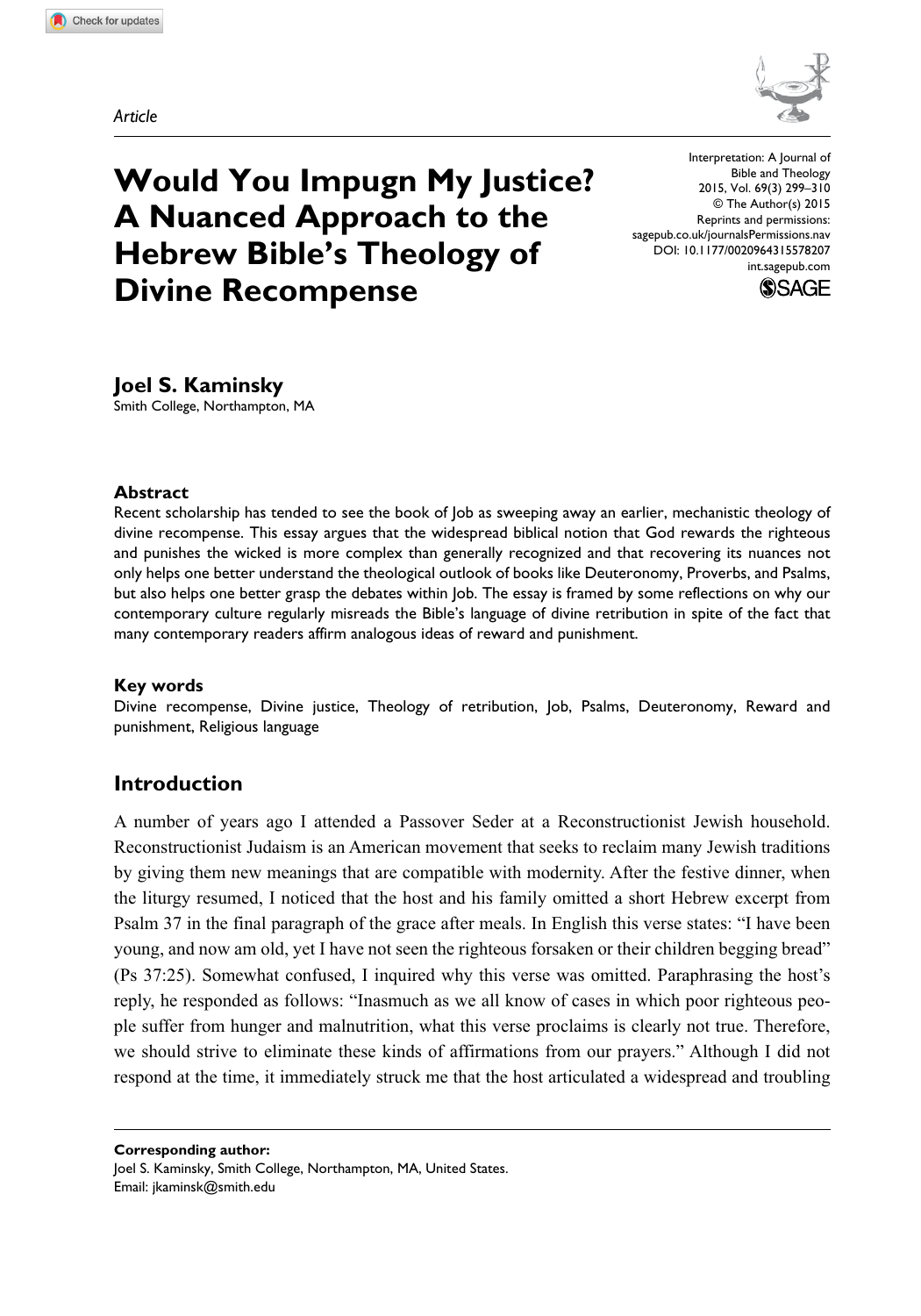contemporary outlook, both about the nature of prayer and about the overarching theology of retribution that pervades much of the Tanakh.

Reconstructionist Judaism is known for being liturgically innovative, so this change in the prayers and the host's response were not unexpected.<sup>1</sup> Yet the truth is that contemporary biblical scholars have expressed almost identical sentiments about this verse and others like it in the Bible. John Barton, a distinguished expert on biblical ethics, describes the person who authored Psalm 37:25 as "surely someone who should have got out more," suggesting that the psalmist was sheltered and naïve about life's difficulties and implying that such language is theologically trite.2

Although I have honed in on a certain type of response to the language in Psalm 37 that lay readers may see as prayer-language, most biblical scholars describe Psalm 37 as a Wisdom psalm.3 Unsurprisingly, one can find many analogues to John Barton's statement above regularly echoed in discussions of Wisdom books like Proverbs as well as in descriptions of the theology of Deuteronomy and the Deuteronomistic History. It will therefore be useful to begin by exploring the broader critique leveled by both lay and expert contemporary readers of the Bible against what I am here going to call the "standard view" of divine retribution. While there are many nuances in the "standard view" of divine retribution, I am using this term to describe the wide array of biblical texts that affirm that God indeed punishes the wicked and rewards the righteous. Toward the end of this essay, I will explore how one might more productively read the prayer language found in Psalm 37.

In my view, the whipping boy at the theological center of this issue is the supposedly flat-footed and unrealistic but widespread biblical view of the nexus between one's behavior and one's recompense. Thus, for example, the theology found in Deuteronomy regularly asserts that if Israel is obedient to God she will be rewarded, and if Israel is disobedient she will be punished for her sinful behavior (e.g., Deut 11:1–32 or 28:1–68). It is less clear that Deuteronomy ever asserts that this means if someone is suffering they must have committed a sin, or that the righteous would never experience any adversity. Yet many interpreters presume that this is indeed what Deuteronomy and texts like Proverbs and Psalms affirm. In turn, when scholars look to the book of Job, they frequently see Job as a revolutionary book that overturned this older biblical view of retribution,

<sup>1</sup> I have since learned that even some more traditional Jews also omit Psalm 37:25 from the grace after meals.

<sup>2</sup> John Barton, "The Dark Side of God in the Old Testament," in *Ethical and Unethical in the Old Testament: God and Humans in Dialogue* (ed. Claudia Camp and Andrew Mein; LHBOTS; New York: T & T Clark, 2010), 122–34 (132).

<sup>3</sup> Scholars have developed a sophisticated set of categories to describe the various genres one finds in the book of Psalms. They describe Wisdom psalms as part of the school of thought that produced Proverbs, in that they tend to contain a similar theological outlook and make regular use of short proverbial sayings. There is much disagreement over exactly which psalms should be classified as Wisdom psalms, but Psalm 37 is widely viewed as a parade example of this genre. For a general introduction to the scholarly classification of psalms, see Claus Westermann, *The Living Psalms* (Grand Rapids: Eerdmans, 1984).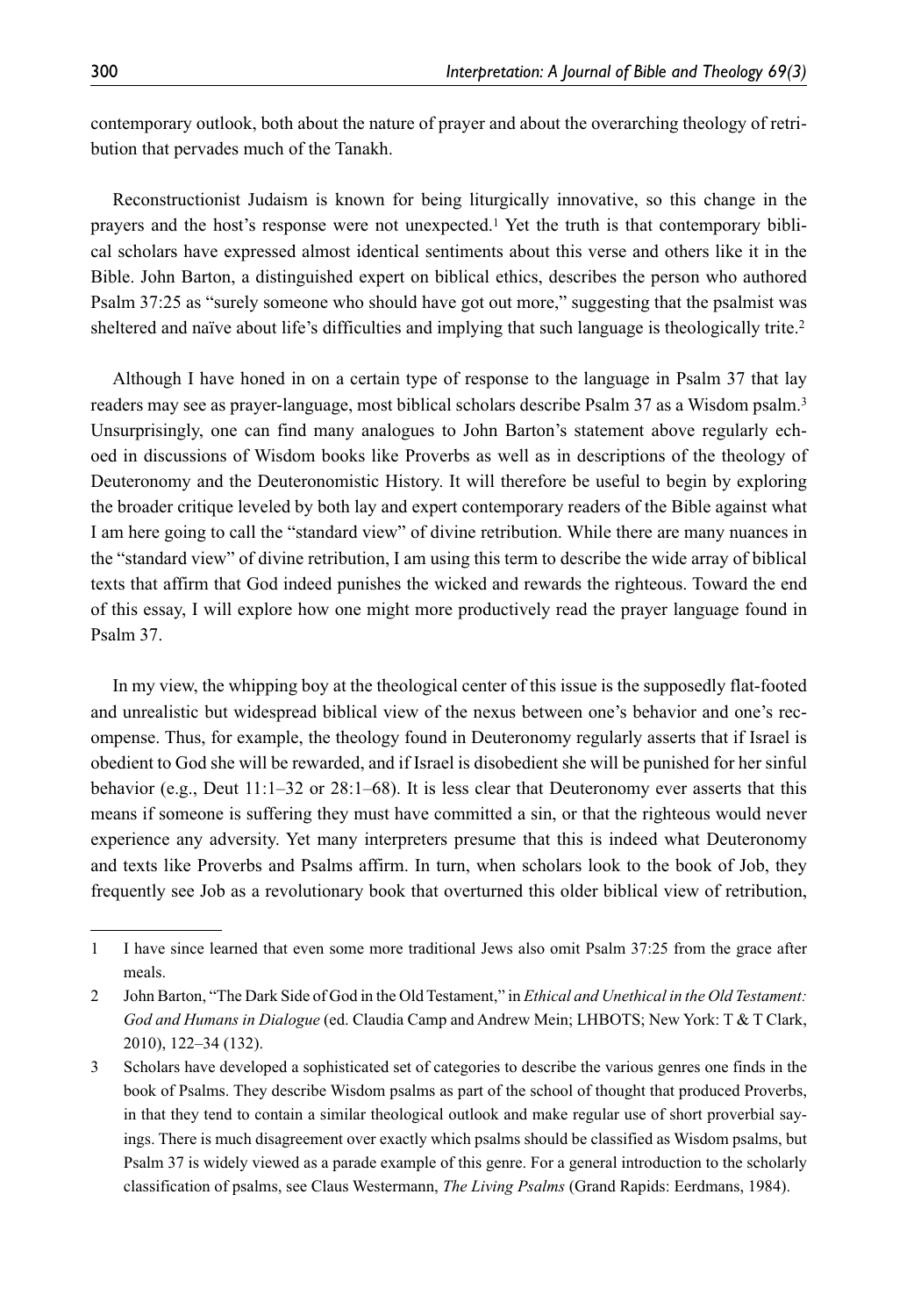inasmuch as Job's friends slavishly represent this theological stance but ultimately lose their argument with Job.

## **Job Overturns Mechanistic Ideas of Retribution**

Notice the way in which much recent scholarship contrasts books like Proverbs with the viewpoint introduced by Job. We will begin with a quotation from Katharine Dell that illustrates how scholars frequently see Proverbs as containing a simplistic representation of reality, which was challenged and ultimately exploded by the book of Job:

> While Proverbs maintained an optimistic belief in the doctrine of retribution, Job is seen to be a refutation of this. Job represents the experience of the righteous man to whom suffering unexpectedly came. . . Did this not show that the exhortations to lead a good life in order to expect material rewards found in Proverbs were bankrupt?4

Speaking more specifically of the arguments put forward by Job's three friends (and later by Elihu), Norman Habel makes the following generalization:

> In accord with widespread ancient Near Eastern belief, they [Job's friends] contend that the just are rewarded and the wicked punished. But they also endorse the converse of that principle: those who are suffering affliction must be sinners who deserve the suffering.<sup>5</sup>

Similar notes are sounded in James Crenshaw's discussion of Job:

The older simplistic understanding of divine providence hardly reckoned with powerful empires led by deities other than the Lord, nor did it take sufficiently into account the status of individuals making up the collective whole. The convenient explanation for suffering—that adversity arose as punishment for sin—may have sufficed for a brief interval, but eventually this idea produced a mighty outcry.<sup>6</sup>

Crenshaw goes on to describe the theological outlook of Job's friends as follows: "Suffering invariably exposed guilt, and grievous misfortune signified heinous offense."7 In a recent popular book on the Bible's place in Western and American culture more specifically, Timothy Beal speaks about how Job provides a direct critique of what he sees as the binary and rigid outlook found in Deuteronomy and the Deuteronomistic History: "Keep God's commandments and you, and your

<sup>4</sup> Katharine Dell, *"Get Wisdom, Get Insight": An Introduction to Israel's Wisdom Literature* (Macon, GA: Smyth & Helwys, 2000), 32. I drew this particular example from the recent dissertation of Anne W. Stewart, "A Honeyed Cup: Poetry, Pedagogy, and Ethos in the Book of Proverbs" (Emory University, 2014). In chapter 7 of Stewart's work she critiques the scholarly tendency to depict the worldview found in Proverbs as quite simplistic and thus ultimately as retrograde.

<sup>5</sup> Norman C. Habel, *The Book of Job* (OTL; Philadelphia: Westminster, 1985), 61.

<sup>6</sup> James L. Crenshaw, *Old Testament Wisdom: An Introduction* (3rd ed.; Louisville: Westminster John Knox, 2010), 112.

<sup>7</sup> Crenshaw, *Old Testament Wisdom,* 114.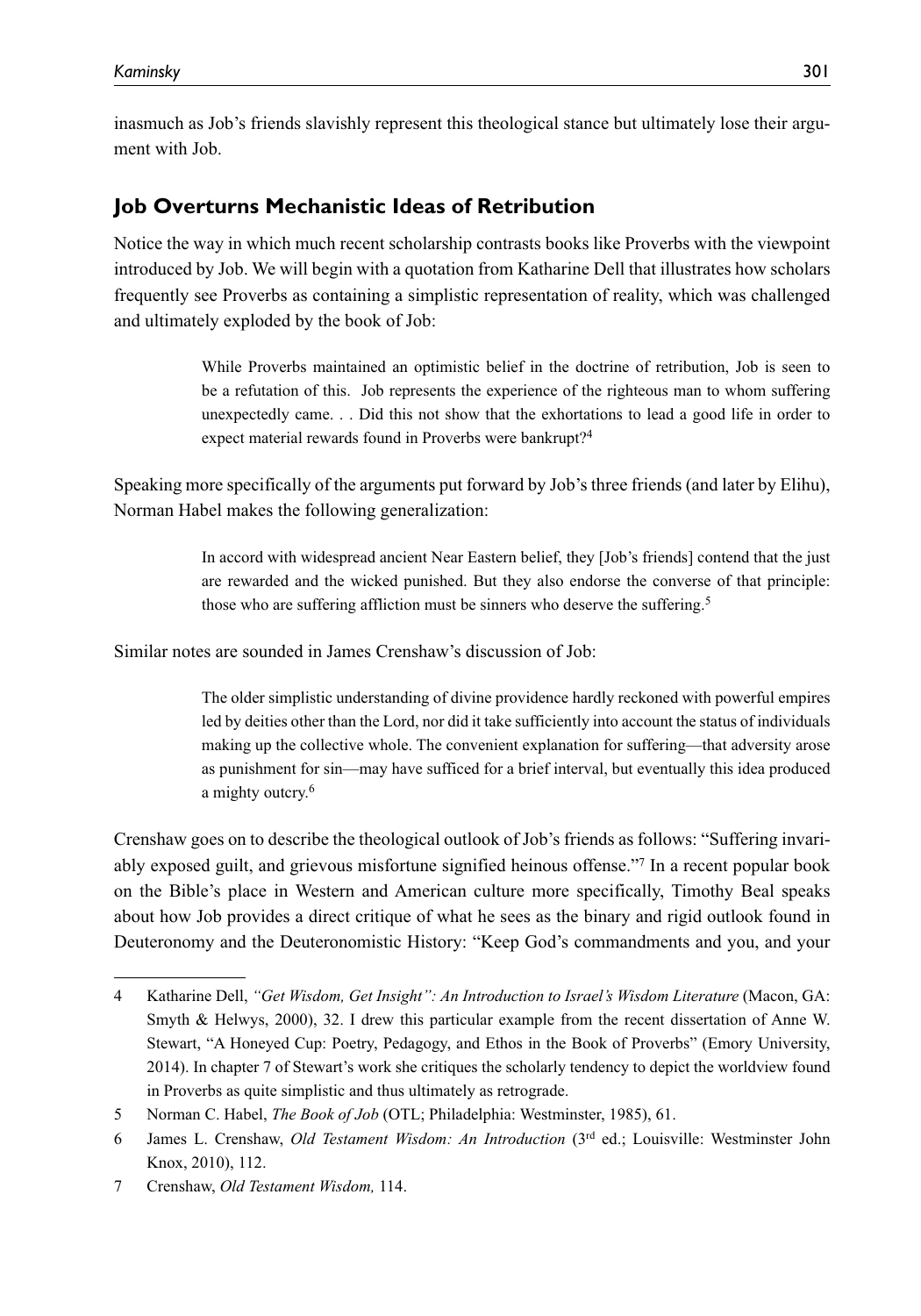

Eberhard Wächter (1762–1852). "Grieving Job and His Friends." Staatsgalerie, Stuttgart, Germany. Photo Credit: Erich Lessing/Art Resource, NY.

society, and your world will thrive and be blessed. Disobey them and everything goes to hell in a handbasket. . . . The book of Job directly challenges the faith in that moral universe."8

Beal goes on to say that Job's friends "defend God's moral universe, and insist Job must've done something wrong to deserve such misery."9 Finally, to demonstrate just how widely this sentiment is shared, one need only turn to Robert

Frost's poetic reflection on Job in which God, at one point, tells Job:

You realize by now the part you played To stultify the Deuteronomist And change the tenor of religious thought.<sup>10</sup>

There is little doubt that various recent mind-numbing tragedies have affected how people today understand books like Job in relation to other books in the Bible. The Shoah and other contemporary monstrous evils either inflicted by humans upon other humans or inflicted by nature upon helpless humans have led to a growing sense that one must reject the central biblical theological belief that the righteous are rewarded and the wicked are punished. To do otherwise, so the argument goes, only further victimizes the victims of such tragedies by implying that their suffering is a punishment for their misdeeds. I would suggest that this type of thinking has become so pervasive that we are no longer capable of reading Job as a real argument between two equally compelling viewpoints. Rather, contemporary readers tend to interpret the arguments of Job's friends as pietistic and somewhat hollow attempts to uphold the standard view, while these same readers embrace

<sup>8</sup> Timothy Beal, *The Rise and Fall of the Bible* (Boston: Houghton Mifflin, 2011), 163–64.

<sup>9</sup> Beal, *Rise and Fall*,165. The tendency of modern critics to link all biblical instances of suffering to sin prompted Samuel Balentine (*The Hidden God: The Hiding of the Face of God in the Old Testament*  [Oxford: Oxford University Press, 1983], 52) to deliver a much needed critique of an analogous "widespread tendency to interpret the [motif of the] hiding of God's face as an indication of divine punishment, often where there is no clear confirmation of such an interpretation in the text itself."

<sup>10</sup> Robert Frost, *A Masque of Reason* (New York: Henry Holt, 1945), 4.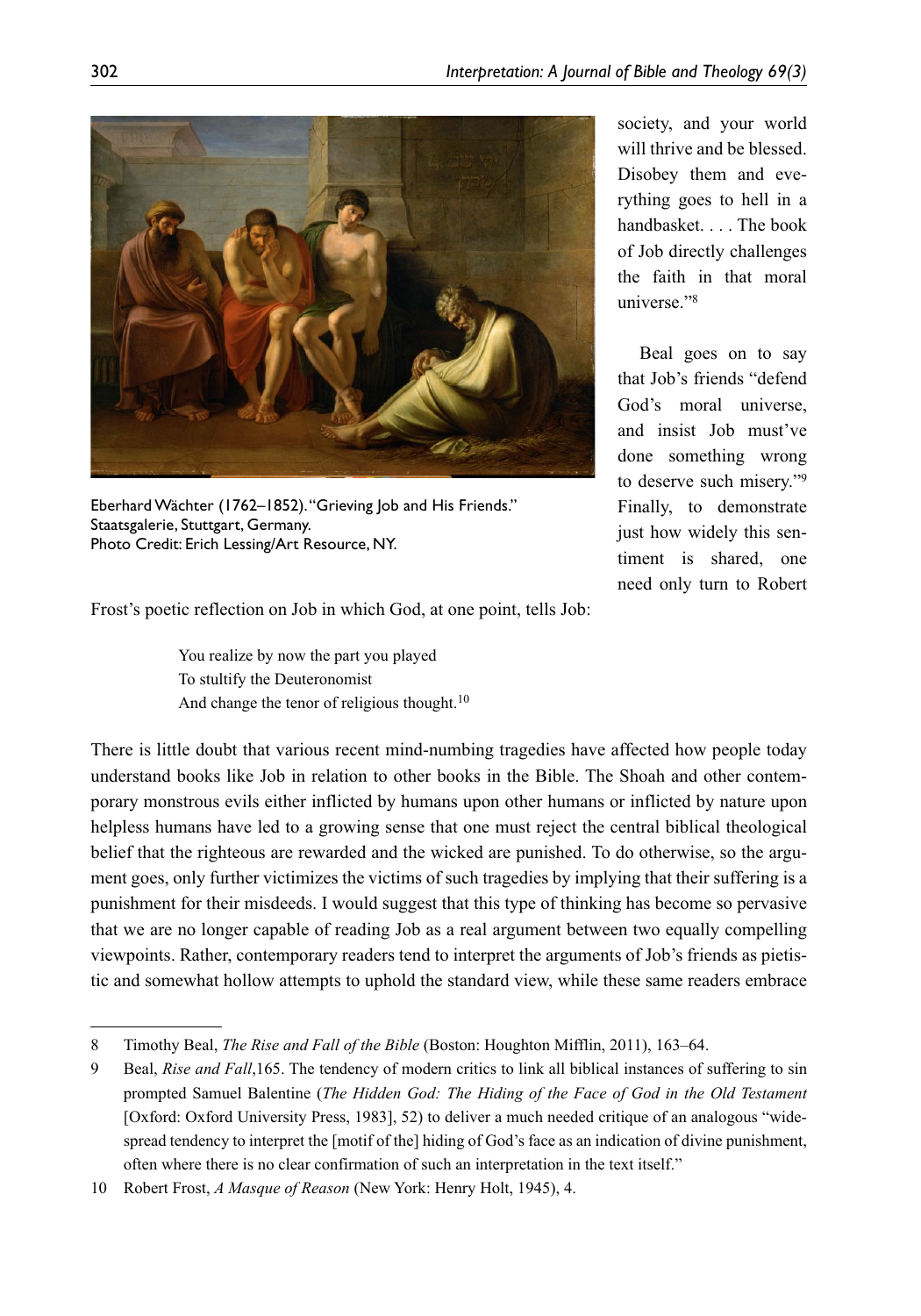Job's own views with little, if any, reserve. Maintaining this narrow point of view completely overlooks the nuances of the Bible's various theologies of divine justice, and it in turn makes the dialogues in the book of Job much less interesting than they in fact are if one reckons with the merits and weaknesses in both sides of the argument.

### **The Nuances of Divine Recompense**

Let me begin my response to this dismissive portrayal of key aspects of the Bible's understanding of the economy of divine recompense by noting a number of nuances found within texts like Deuteronomy and Proverbs that suggest the Bible's more standard views on God's management of the world are quite a bit more complex than commonly asserted by many contemporary interpreters.<sup>11</sup> Even in texts like Deuteronomy one can see that adversity is sometimes understood not as a punishment but as serving other purposes, such as a form of training or instruction. For example, Deuteronomy 8:2–5 (cited just below) puts forward a rather innovative understanding of Israel's long wilderness wandering and the many deprivations it involved (one that is quite different from the punitive explanation found in Numbers 14):

> Remember the long way that the Lord your God has led you these forty years in the wilderness, in order to humble you, testing you to know what was in your heart, whether or not you would keep his commandments. He humbled you by letting you hunger, then by feeding you with manna, with which neither you nor your ancestors were acquainted, in order to make you understand that one does not live by bread alone, but by every word that comes from the mouth of the LORD. The clothes on your back did not wear out and your feet did not swell these forty years. Know then in your heart that as a parent disciplines a child so the Lord your God disciplines you.

In this passage we hear rather explicitly about God humbling, testing, and disciplining Israel in a manner that suggests one cannot simply assume every experience of adversity is a form of punishment for some previous sin. It is worth noting that Deuteronomy as a whole and chapter 15 in particular underline the importance of being generous to the poor and marginalized in Israelite society. Now if one's current situation were simply a reflection of what one deserved, then these injunctions to help the poor and marginalized would make no sense. After all, ameliorating a needy person's situation would interfere with God's punishment of them. Clearly, the authors of Deuteronomy think one should be generous to the dispossessed because they have a moral claim on us and in

<sup>11</sup> There are of course several scholars whose work on books like Proverbs fully acknowledges and even highlights these types of complexities. Thus Michael V. Fox, (*Proverbs 1–9* [AB; New York: Doubleday, 2000], 153) states the following: "Much in Proverbs contradicts the oversimplified view that Wisdom held to a mechanical retribution concept." He points out that "the vicissitudes of fortune were well known to the predecessors of Proverbs" and that Proverbs itself has a more flexible understanding of retribution than often recognized. See similarly Samuel L. Adams, *Wisdom in Transition: Act and Consequence in Second Temple Instructions* (Leiden: Brill, 2008), 83–88. Inasmuch as Deuteronomy is set as a final speech delivered by Moses to an Israel preparing to enter the land, its retributional language should be seen as primarily hortatory, an attempt to encourage obedience. As I argue below, the authors of Deuteronomy also knew that righteous people experienced adversity.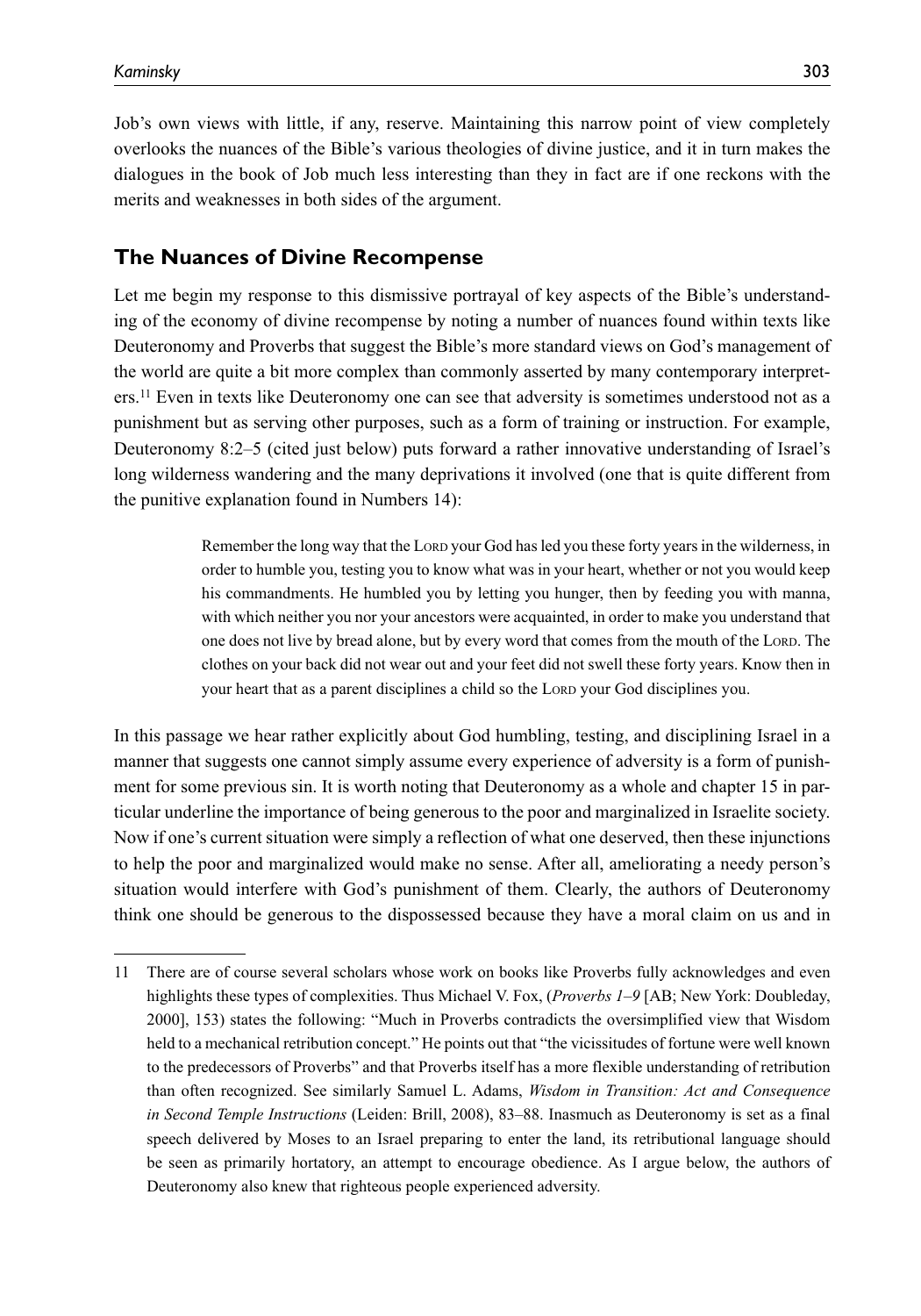fact deserve to be helped. In short, Deuteronomy recognizes that one can be poor and righteous, an idea widely attested in Psalms and Proverbs, as well (e.g., Ps 10:2; 70:5; Prov 19:1, 22).12 Like Deuteronomy, the book of Proverbs also affirms the notion that the righteous may be chastised and receive discipline, not because they are wicked, but precisely to help them avoid becoming one of the wicked, that is, one who does not know how to interpret and properly respond to the various types of adversities one inevitably encounters in life.

In fact, these nuances in the Tanakh's understanding of human suffering are also affirmed in the central narrative of the Torah. It is hard to think of any instance in which the biblical text ever explicitly links Israel's 400 years of exile, affliction, and eventual enslavement in Egypt to some sin on Israel's part, clearly suggesting that biblical authors always had acknowledged that certain instances of great adversity and suffering may have nothing to do with punishment or chastisement. One of the few biblical explanations offered for Israel's lengthy enslavement in Egypt is that it would take that long for the sins of the Canaanites to accumulate to the point where God would drive them from the Holy Land (Gen 15:12–16). The book of Exodus itself provides no real rationale for Israel's intense suffering and the near genocide she experienced, aside from mentioning that at some point the cries of the Israelites finally stirred God to remember the divine promises to the patriarchs (Exod 2:23–25).

Israel's extended exile and enslavement in Egypt provides a natural segue to examination of another wrinkle in the more traditional understanding of God's justice and the human experience of evil. Within both Proverbs and Psalms one also finds a prominent and very interesting wrinkle surrounding both the exactness and the timing in which God's justice prevails in the world. Psalm 9:18 is instructive on this point: "For the needy shall not always be forgotten, nor the hope of the poor perish forever." This verse has many analogues throughout Psalms and Proverbs. In fact, a host of lament psalms are based around the notion that the person suffering may be suffering even though he is righteous. Thus Psalm 10:3–11 articulates exactly this view at length:

> For the wicked boast of the desires of their heart, those greedy for gain curse and renounce the LORD. . . . Their ways prosper at all times; your judgments are on high, out of their sight; as for their foes, they scoff at them. . . . They sit in ambush in the villages; in hiding places they murder the innocent. Their eyes stealthily watch for the helpless; they lurk in secret like a lion in its covert; they lurk that they may seize the poor; they seize the poor and drag them off in their net. They stoop, they crouch, and the helpless fall by their might. (10:3, 5, 7–10)

Note how the author of this Psalm not only recognizes that righteous people may suffer, but states that at times they might even be murdered, a statement also echoed in Psalm 94:6.

<sup>12</sup> In the later book of Sirach 12:1–7 (found in the Apocrypha), he tells his audience that they should indeed help the poor but only the righteous poor, not those who are sinners. Ben Sira may be suggesting that some people are poor because they are suffering divine punishment.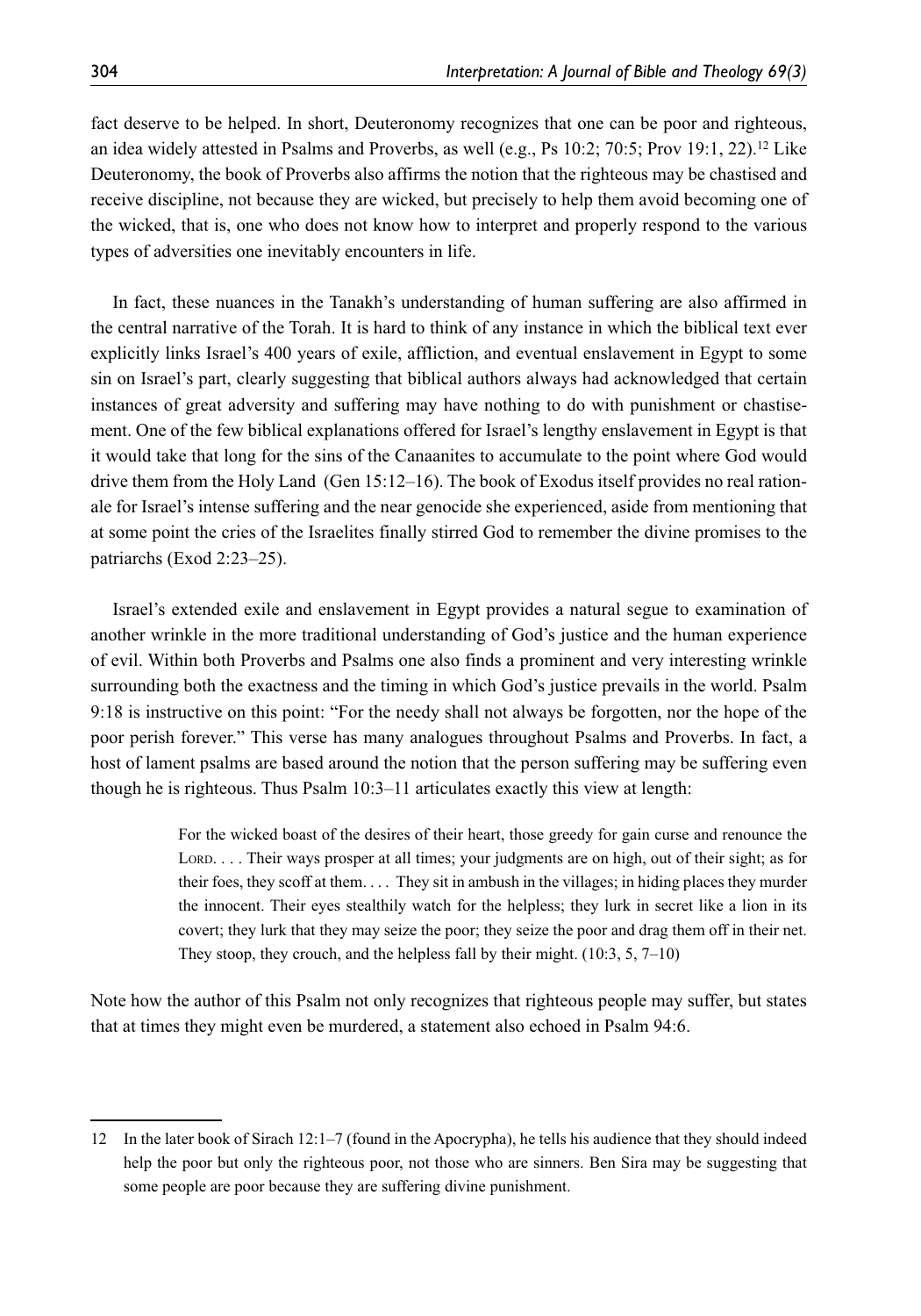A number of psalms, including Psalm 10, also openly acknowledge the inverse: the wicked may indeed prosper for a time. Martin Luther King, Jr. (who was loosely paraphrasing Theodore Parker) summed up this element of the standard biblical view of God's justice when he said, "The arc of the moral universe is long, but it bends towards justice."<sup>13</sup> King acknowledged the biblical affirmation that some who suffer may not personally live to see the punishment of the wicked. While this very question deserves attention (and is indeed taken up by Job himself at length in Job 21), it is important to realize that the biblical writers who asserted that God's justice would, in the end, become manifest, were not ignorant of the fact that for a time the wicked might prevail and that during such intervals some innocent people might suffer in a manner never fully requited. This should lead us to suspect that scholars like John Barton who think the author of Psalm 37 really needed to get out more often may be interpreting the text in a wooden and not particularly helpful way.

### **Looking at Job through Fresh Eyes**

If I am correct that most people in the early biblical period did not naively assume that the righteous never suffered, then this may help us regain a more balanced reading of Job and of the larger biblical discussion surrounding divine retribution. Job's friends assert a number of the complexities I have highlighted within what I am calling "the standard biblical view of God's justice," a point acknowledged by both Habel and Crenshaw. Yet, while scholars like Crenshaw recognize the existence of these nuances, they often depict them as late, last ditch efforts to shore up a belief in "a rational deity who was enslaved by a greater principle: justice."14 In fact, when one examines the arguments made by Job's friends in detail, one sees that they are more subtle and compelling than many critics suggest. Here it is important to point out that the speeches in Job progress over the course of the book. But, for nearly twenty chapters Job's friends do not describe him as a wicked person. Rather they see him as a normal human being who is experiencing tribulation and who may indeed be classed among the righteous, depending on how he reacts to this situation. His friends initially see Job's suffering as part of the common pattern of someone who will be vindicated in the end.

> How happy is the one whom God reproves; therefore do not despise the discipline of the Almighty. For he wounds, but he binds up; he strikes, but his hands heal. He will deliver you from six troubles; in seven no harm shall touch you. In famine he will redeem you from death, and in war from the power of the sword (Job 5:17–20).

In this passage Eliphaz makes clear that Job's current state of suffering is not proof that he is wicked. Both the wicked and the righteous experience tribulations. The difference is that the righteous, time and again, come through such trials. One finds a similar but slightly different point made in Job 11:13–20.

<sup>13</sup> From a speech entitled "Why I am Opposed to the War in Vietnam," delivered at Riverside Church in New York City on April 30, 1967, accessed at [http://www.lib.berkeley.edu/MRC/pacificaviet/](http://www.lib.berkeley.edu/MRC/pacificaviet/riversidetranscript.html) [riversidetranscript.html.](http://www.lib.berkeley.edu/MRC/pacificaviet/riversidetranscript.html)

<sup>14</sup> Crenshaw, *Old Testament Wisdom,* 114.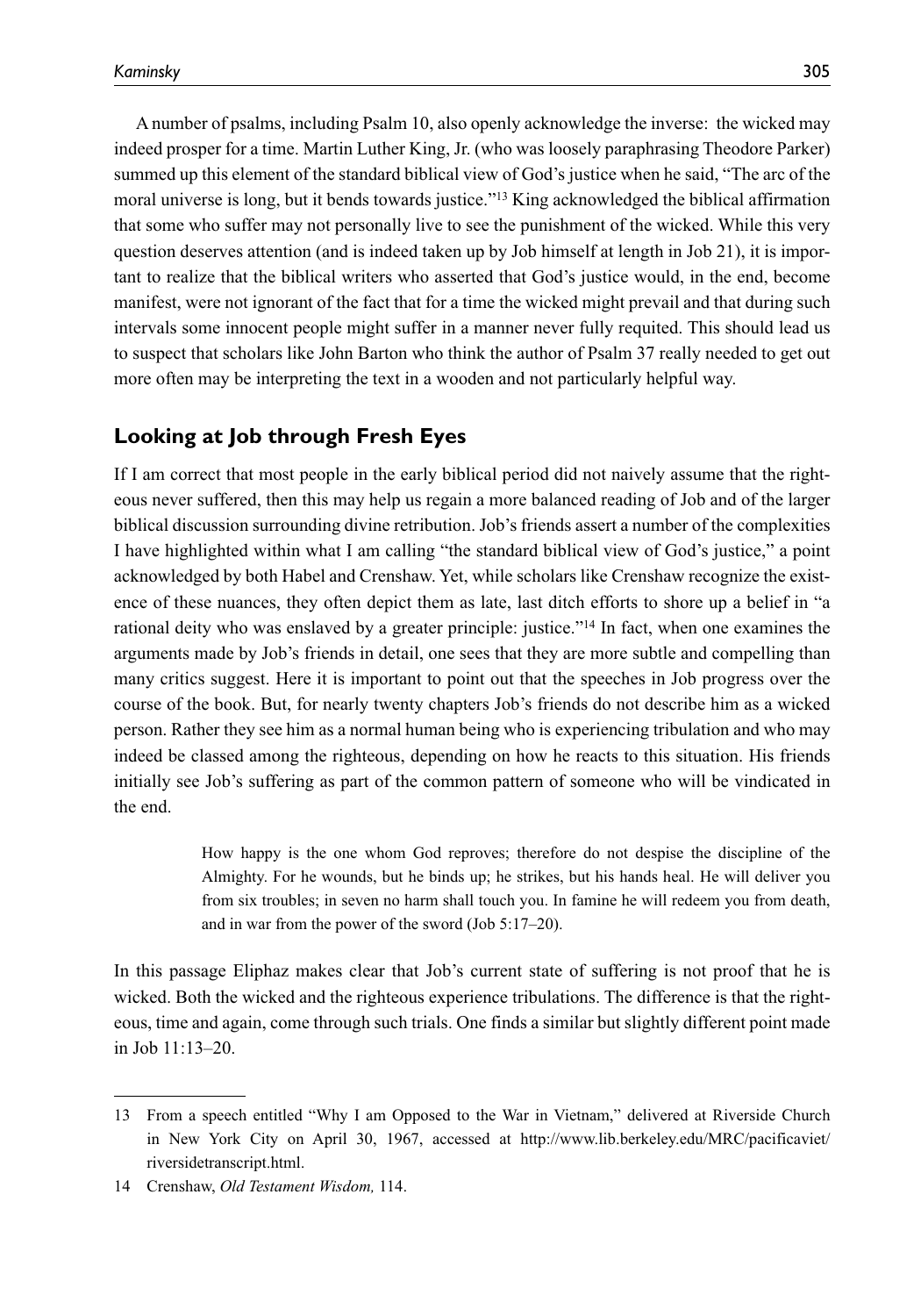If you direct your heart rightly, you will stretch out your hands toward him. If iniquity is in your hand, put it far away, and do not let wickedness reside in your tents. Surely then you will lift up your face without blemish; you will be secure, and will not fear. You will forget your misery; you will remember it as waters that have passed away. And your life will be brighter than the noonday; its darkness will be like the morning. And you will have confidence, because there is hope; you will be protected and take your rest in safety. You will lie down, and no one will make you afraid; many will entreat your favor. But the eyes of the wicked will fail; all way of escape will be lost to them, and their hope is to breathe their last.

Here Zophar tells Job to pray to God and to keep clear of sinning, if he has indeed engaged in any such behavior in the past. Zophar does not view Job as a wicked person, as the final sentence (11:20) illustrates, but rather as a normal human being who naturally, in the course of events, may have sinned. While we happen to know that Job is not suffering because of any sin he committed  $(1:1-2:6)$ , there is no way for Zophar to know what we know. Rather he assumes that Job, like other normal people, may on occasion slip up. In any case, Zophar thinks that by praying to God and ceasing any sinful behavior, Job will again prosper in the future. He also indicates that Job's current tribulation does not make him a wicked person. One sees a similar argument offered by Bildad in chapter 8, where his call that Job seek out God is based around the idea that God will respond to Job's pleas because he may be a righteous individual worthy of restoration: "If you will seek God and make supplication to the Almighty, if you are pure and upright, surely then he will rouse himself for you and restore to you your rightful place" (8:5–6). Even when Bildad considers whether the fate of Job's children was a consequence of their sins, this linkage is phrased only as a possibility, not a certainty. "If your children sinned against him, he delivered them into the power of their transgression" (Job 8:4).15

Elihu, a fourth interlocutor whose somewhat distinct arguments appear to have been added at a later editorial stage, vividly depicts the onset of a severe health challenge and near death experience in Job 33. He explores how one who recovers from such a harrowing experience may come to view it in a purgatorial fashion. Elihu quotes this person as admitting that his sinful behavior may have played a role in his suffering. Yet, while intimating that there may be a connection between general human sinfulness and the various travails we experience, this passage never suggests that a person who goes through such tribulations is in fact a wicked person, although he may be someone who sinned. Both the angelic mediator and God speak of restoring such an individual because he is upright and righteous (33:23–27). And while one might be uncomfortable at the thought of linking a health crisis to one's moral state, this occurs quite regularly with many who are ill even today. That such a posture can at times go too far and lead to further victimizing one who is suffering

<sup>15</sup> Others argue that since Job's children are dead the hypothetical nature of this statement should be read as an affirmative statement: "when your children sinned" or "your children sinned." I remain unconvinced that Bildad is declaring that he knows that Job's children of a certainty died because they were sinful. He is saying that this is indeed a possibility and truth be told, Job had himself worried about the possible sinful behavior of his children when he took preemptive action by offering sacrifices on their behalf just in case they had sinned.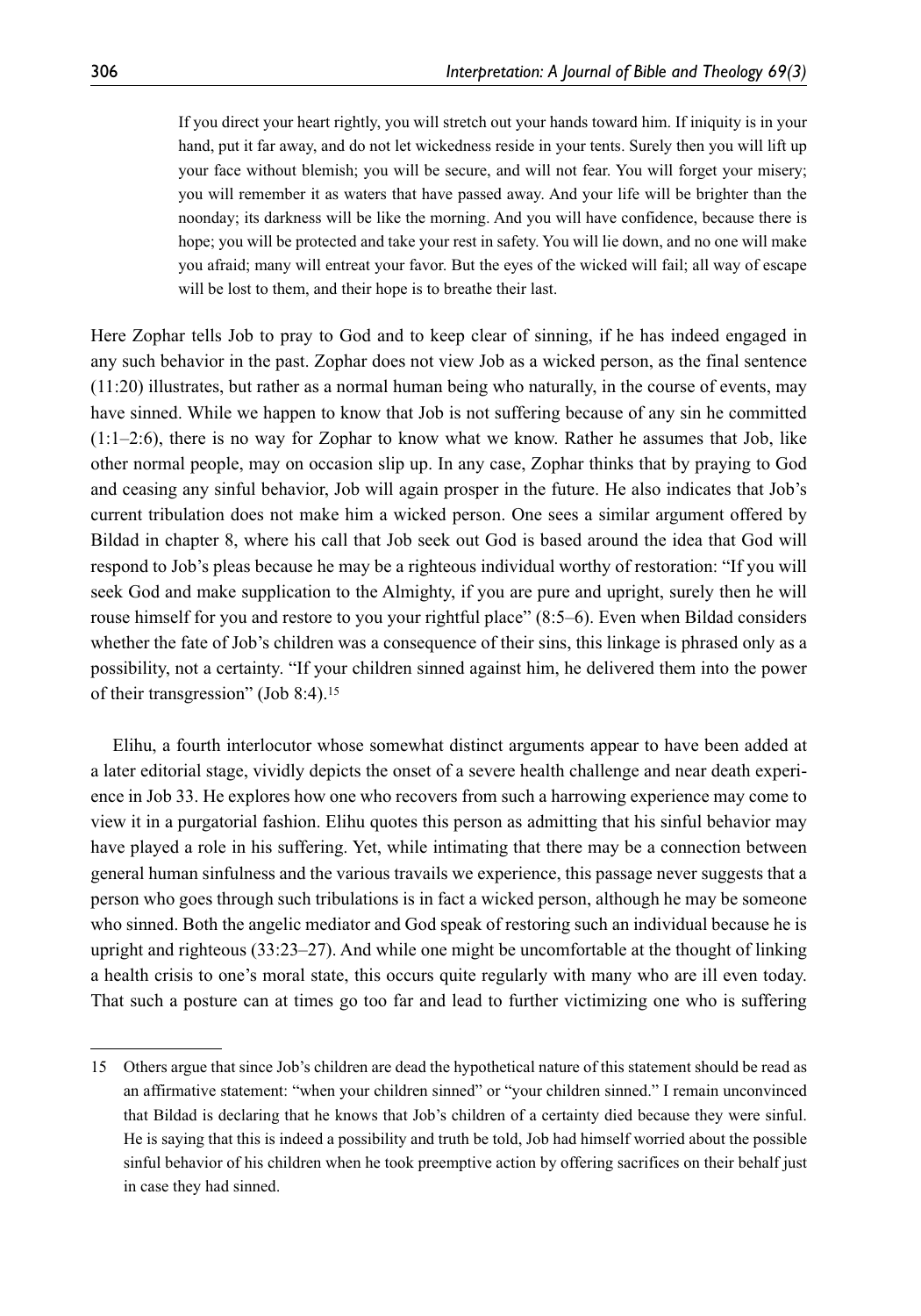does not mean we should never conduct a self-inventory when disaster strikes. Although it is not always the case, in some instances patients will admit that the way they lived or failed to take care of themselves in the past contributed to the onset of their health crisis. And it is not uncommon for someone who recovers from a severe illness to commit to living in a more meaningful and healthful fashion in the future, which implies they had in some ways previously fallen short.

I acknowledge that as the dialogue proceeds and becomes more heated and as Job's indictments of God's justice grow more vituperative, his friends in turn reach a point where they start accusing him of being obstinate and classifying himself among the wicked, that is, among those who are unwilling to recognize their shortcomings and repent. Yet, even in chapter 22, where this tendency is perhaps most pronounced, Eliphaz does not see Job as so wicked that he is beyond redemption. The chapter ends with a call for Job to repent before it is too late. In any case, my point in this essay is not that the friends were right and Job was mistaken. Nor do I wish to suggest that there are no problems with the theology of God's justice that the friends are articulating. Rather, I am trying to show that the friends have a more sophisticated argument than often acknowledged and that similar subtleties are found in many other reflections on divine retribution throughout the Tanakh. Our inability to hear these nuances and take them seriously impedes our ability to understand fully the argument within Job and it also at times prevents us from recognizing that the Bible's standard account of God's justice captures truths we still affirm today.

A side point worth underlining is how radically disjunctive many current readings of the text are when compared to the ways earlier generations understood Job. Many contemporary readers see Elihu as an arrogant interloper who is the least sympathetic voice in the book. Yet in previous ages he was often viewed as the only "correct" human voice in Job. Thus the tenth-century Jewish philosopher Saadiah Gaon notes that while Job is rebuked in chapter 40 and the other three friends in 42, "[God] did not, however, blame Elihu, but expanded on Elihu's speech to Job, thus confirming what Elihu had said."16

With these thoughts in mind, let us turn to another prominent theme emphasized by Job's friends, touched upon in our earlier discussion of Psalms and Proverbs. This is the assertion that the wicked are punished. In the quotation from Job 11 cited above, Zophar concludes his soliloquy with a proclamation that while Job may yet be restored to his previous state, the wicked have no hope. Although the book of Job is commonly understood as a meditation on the question of why bad things happen to good people, much of Job is about why the wicked not only at times escape punishment, but frequently appear to prosper. Many interpreters of Job see the friends as applying a "mechanical application of the dogma of double retribution" that assumes "the prosperous are righteous and the suffering are wicked."17 However, this view implies that the friends must be

<sup>16</sup> *The Book of Theodicy: Translation and Commentary on the Book of Job by Saadiah ben Joseph Al-Fayyumi* (trans. L.E. Goodman; Yale Judaica Series 25; New Haven: Yale, 1988), 130.

<sup>17</sup> J. E. Hartely, "From Lament to Oath: A Study of Progression in the Speeches of Job," in *The Book of Job* (ed. W. A. M. Beuken; BETL 114; Leuven: University of Leuven, 1994), 99.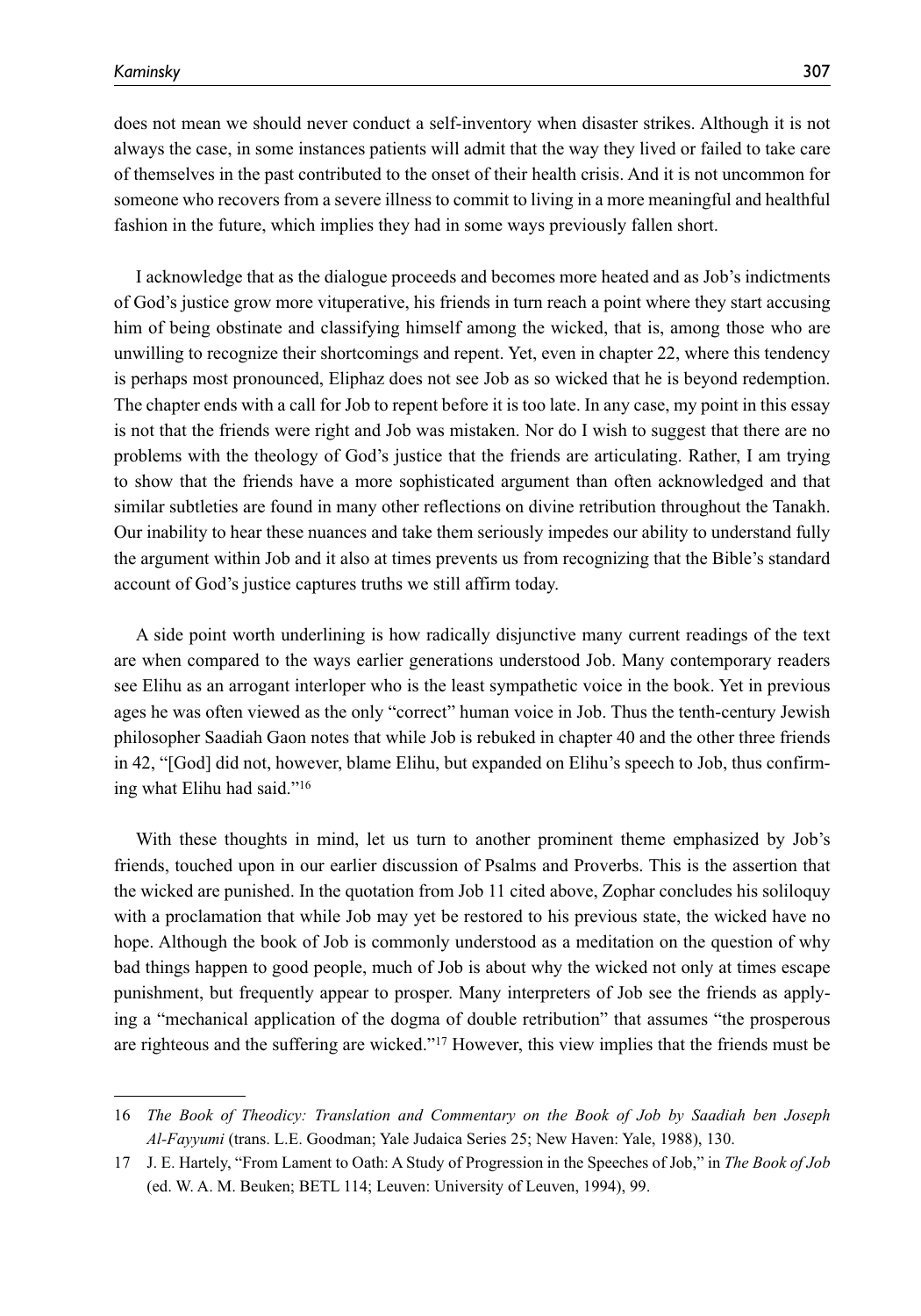rather sheltered or thick-headed, both of which are unlikely. Carol Newsom makes the following insightful observation about the claim regularly made by Job's dialogue partners (and by other texts like Deuteronomy, Psalms and Proverbs) that affirms not only that the righteous are rewarded, but that the wicked are indeed punished.

> Yet if such statements were intended as universal, exceptionless claims, only a deluded fool could believe them, and whatever the friends may be, they are not fools. . . . In some sense their stories "rang true" for many people though they, too, knew that these were not exceptionless descriptions of events.18

Newsom correctly describes the book of Job as a real "contest of moral imaginations," hence the subtitle of her work. She, more than most other contemporary interpreters, has helped us hear the friends' arguments more sympathetically in their ancient Near Eastern context. I think she is less adept at seeing how the theology of retribution found in Deuteronomy, Psalms, Proverbs, and articulated by Job's friends still carries much weight today. For although contemporary readers frequently have great difficulties in sympathizing with the arguments made by Job's friends, many of these same contemporary readers actually affirm a nuanced belief that the righteous are ultimately rewarded and the wicked ultimately punished, a belief not that different from the standard biblical view of divine recompense, when it is understood in its full complexity.

Peter Berger, in his *A Rumor of Angels*,<sup>19</sup> relates several powerful and pertinent examples that suggest the affirmation of order and justice in the world is not simply a primitive wish-fantasy of a few last holdouts who have not yet surrendered to secular modernity. Rather, and despite protestations to the contrary, such views are widely held in the so-called secular West. The first scenario Berger draws is of a mother who reassures her child, who may have been awoken after a frightful nightmare, not to be afraid because *everything is all right.* Berger asks whether we want to assert that the mother is lying, albeit out of love to shield the child from the terror of death and cosmic meaninglessness, or whether the mother is rather making an affirmation of cosmic proportions. Is she affirming that the world has meaning and order that transcends even our own eventual death? If we are not simply lying to our own children, this affirmation implies that in spite of the reality of evil and chaos in the world, we affirm at the deepest level that the world is actually shaped in a way that makes ultimate sense. Not just scientific sense, but moral sense.

The other particularly poignant example is Berger's discussion of our unconditional condemnation of certain monstrous human atrocities like those committed by the Nazis. The examples Berger gives are in tune with the Bible's view that the world is ordered and that those who engage in truly inhuman and immoral actions call forth from us an impulse to affirm not just that such individuals ultimately will be punished, but that they have cut themselves off from the human community and God. In other words, they are damned. There "are deeds that demand not only condemnation, but damnation in the full religious meaning of the word––that is, the doer . . . separates himself in a

<sup>18</sup> Carol A. Newsom, *The Book of Job: A Contest of Moral Imaginations* (New York: Oxford, 2003), 118.

<sup>19</sup> Peter L. Berger, *A Rumor of Angels* (exp. edn.; New York: Anchor Books, 1990), 55–85.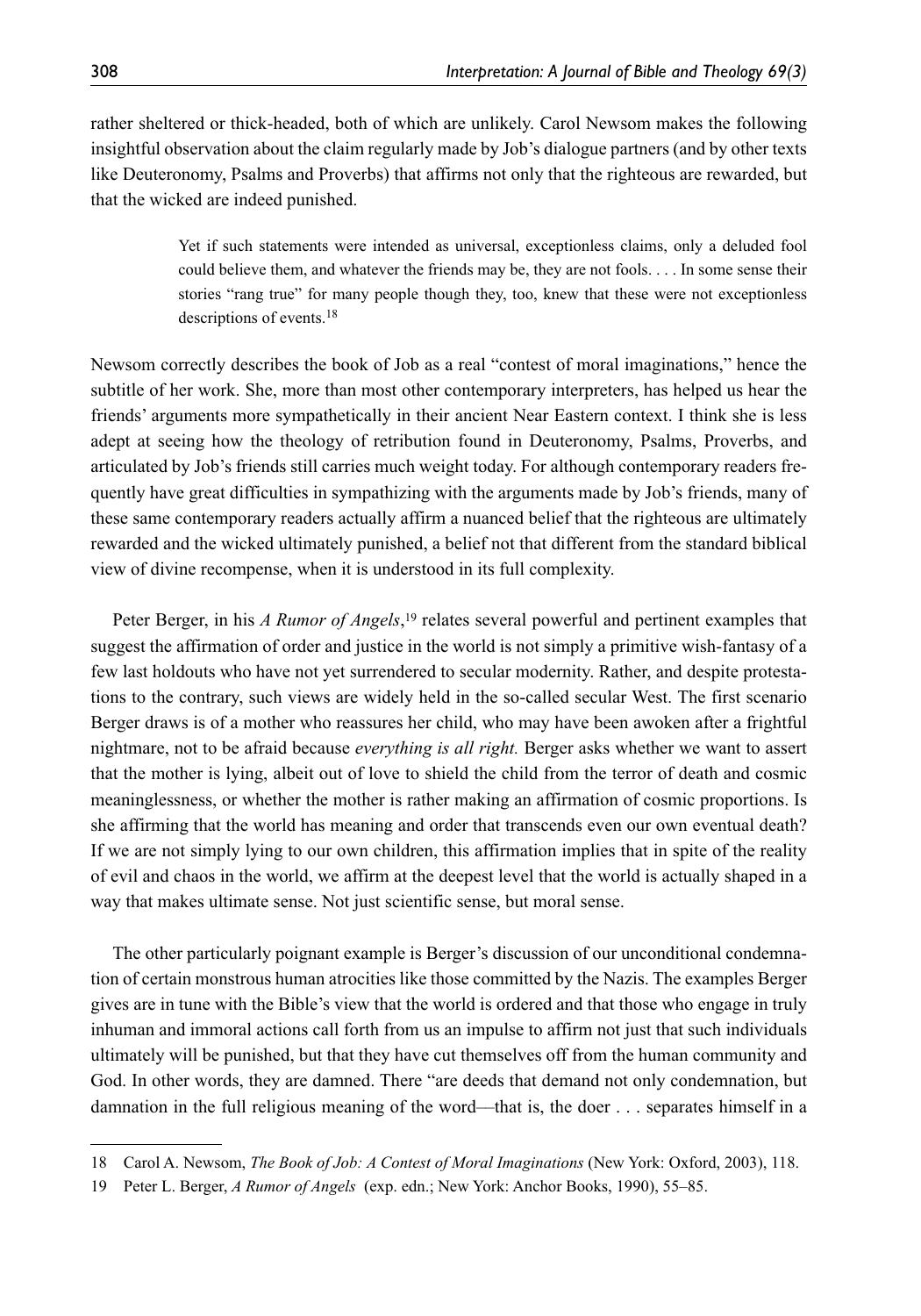final way from a moral order that transcends the human community, and thus invokes a retribution that is more than human."20

Before we dismiss much of the Bible's theology of reward and retribution, it is worth noting that even the most secular parents today tend to tell their children that good behavior eventually will be rewarded and bad behavior brings negative consequences, although such recompense may take time to become manifest. For the record, it is likely that much of biblical language in texts like Deuteronomy, Psalms, and Proverbs that is seen as promoting rigid and mechanistic views of retribution served a similar hortatory and pedagogical function.<sup>21</sup> Furthermore, many of our most culturally resonant films and books continue to affirm a similar understanding of reward and retribution even though we are aware that stories like Job's and certain historical experiences like the Holocaust challenge the notion that the world is indeed ordered and just. The fact that in the face of certain events and experiences it becomes difficult to affirm the standard view does not mean that this theology of divine recompense never holds true, or that it has no ability to describe the world in which we live.

Interestingly, contemporary readers who claim that Job has once and for all dispatched the standard biblical view of divine retribution tend to overlook the shape of the complete book of Job, which concludes with Job's restoration, itself an affirmation of this theology. While many today find the ending of Job unsatisfying because it seems false to experience, it actually captures the real life trajectory of certain survivors of the Shoah, survivors who lost everything and then lived lives filled with new blessings that sit quite uneasily with their experiences during the Holocaust. This is not to say that events like the Shoah pose no challenge to the standard view, but it is to highlight that even disturbing events which one might think could never be fitted into this theological outlook, may at times or in part also bear witness to the continuing truth that the righteous eventually will be rewarded and the wicked will indeed be punished.

#### **The Metaphoric Language of Prayer**

Now let us return to the question of how we should understand the verse from Psalm 37 with which we began, or for that matter the language of blessing and curse in Deuteronomy. I would contend that perhaps the largest impediment to understanding the Bible today is our inability to grasp the metaphoric nature of much religious language. Carol Newsom draws a sympathetic view of the arguments articulated by Job's friends by paying close attention to the way these friends use metaphors to tell a larger compelling story about the shape of the world. Yet, scholars have been slow to recognize and take full account of the metaphorical register of much of the biblical language surrounding divine retribution.

<sup>20</sup> Berger, *Rumor*, 76.

<sup>21</sup> See the on-target remark by Samuel Adams, *Wisdom in Transition,* 92–93: "The discourses in Proverbs 1–9 can be compared to parental pleadings for level headedness on the Thursday before the high school prom, rather than the administering of punishment following any weekend infraction."